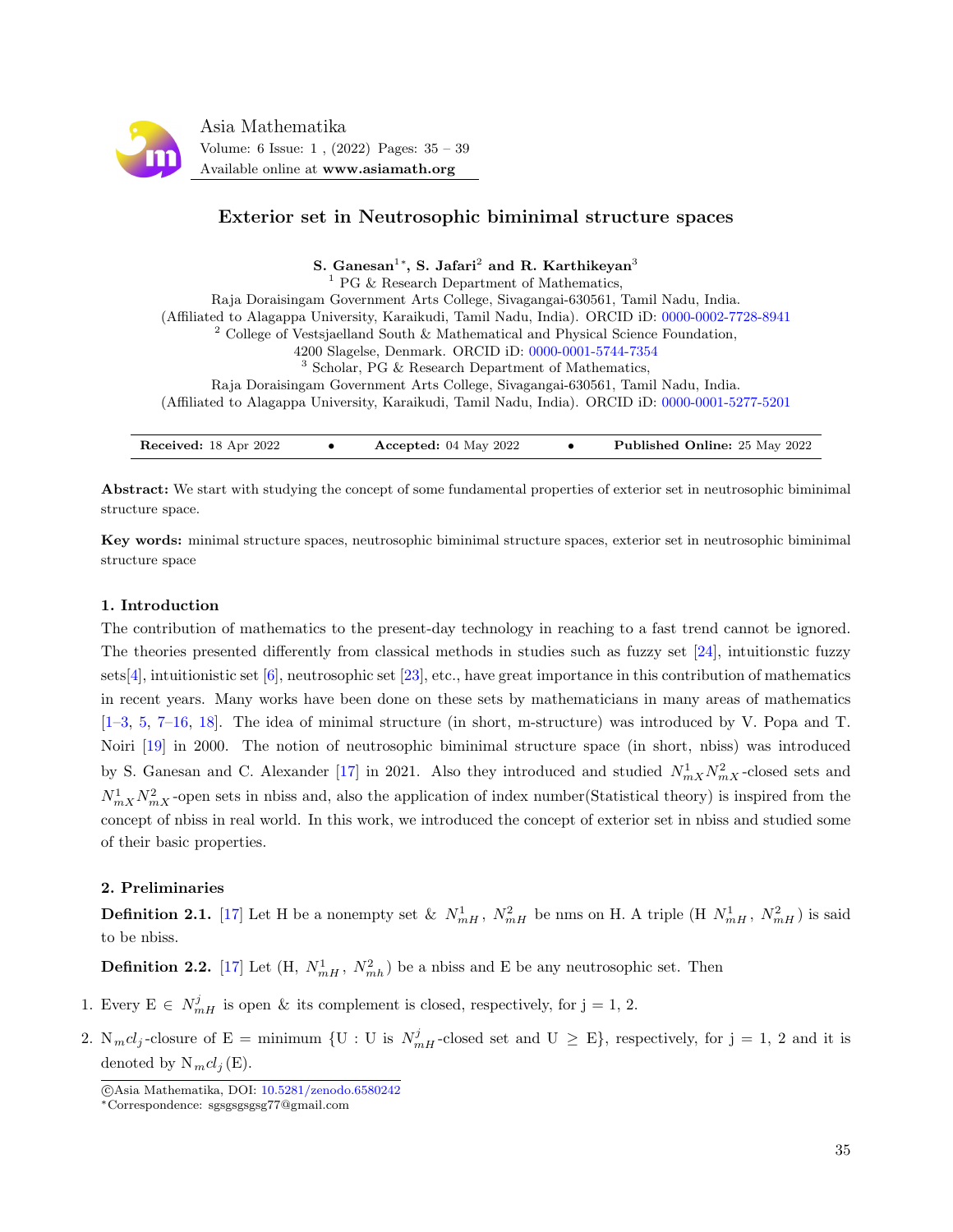3.  $N<sub>m</sub>int<sub>j</sub>$ -interior of E = maximum {W : W is  $N<sub>mH</sub><sup>j</sup>$ -open set and W  $\leq$  E}, respectively, for j = 1, 2 and it is denoted by  $N<sub>m</sub>int<sub>j</sub>(E)$ .

**Definition 2.3.** [\[17\]](#page-4-5) A subset E of a nbiss  $(H, N_{mH}^1, N_{mH}^2)$  is said to be  $N_{mH}^1 N_{mH}^2$ -closed if  $N_mcl_1(N_mcl_2(E))$  $=$  E.

**Definition 2.4.** [\[17\]](#page-4-5) Let  $(H, N_{mH}^1, N_{mH}^2)$  be a nbiss and E be a subset of H. Then E is  $N_{mH}^1 N_{mH}^2$ -closed iff  $N_mcl_1(E) = E$  and  $N_mcl_2(E) = E$ .

**Proposition 2.1.** [\[17\]](#page-4-5) Let  $(H, N_{mH}^1, N_{mH}^2)$  be a nbiss. If E and F are  $N_{mH}^1 N_{mH}^2$ -closed subsets of  $(H, N_{mH}^1, N_{mH}^2)$  $N_{mH}^2$ ), then  $E \wedge F$  is  $N_{mH}^1 N_{mH}^2$ -closed.

**Proposition 2.2.** [\[17\]](#page-4-5) Let  $(H, N_{mH}^1, N_{mH}^2)$  be a nbims. Then E is a  $N_{mH}^1 N_{mH}^2$ -open subset of  $(H, N_{mH}^1, N_{mH}^2)$  $N_{mH}^2$ ) if and only if  $E = N_mint_1 (N_mint_2 (E)).$ 

# 3.  $N^{i}_{mH}N^{j}_{mH}$ -EXTERIOR

**Definition 3.1.** Let  $(H, N_{mH}^1, N_{mH}^2)$  be a nbiss, E a subset of H and  $h \in H$ . We called h to be the  $N_{mH}^i N_{mH}^j$ exterior point of E if  $h \in N_mint_i(N_mint_j(H \setminus E))$ . We denote the set of all  $N^i_{mH}N^j_{mH}$ -exterior points of E by  $N_{mH}$  Ext<sub>ij</sub>(E) where i, j = 1, 2 and i  $\neq$  j. From definition we have  $N_{mH}$  Ext  $_{ij}$  (E) = H \ N<sub>m</sub>cl<sub>i</sub> (N<sub>m</sub>cl<sub>j</sub> (E)).

Example 3.1. Let  $H = \{h\}$  with  $N_{mH}^1 = \{0_{\sim}, A, 1_{\sim}\}\; ; \; (N_{mH}^1)^C = \{1_{\sim}, B, 0_{\sim}\}\;$  and  $N_{mH}^2 = \{0, 0, 0, 1, 1\}$ ;  $(N_{mH}^2)^C = \{1, 0, 0, 0\}$  where  $A = \langle (0.9, 0.3, 0.8) \rangle : B = \langle (0.8, 0.7, 0.9) \rangle$  $U = \langle (0.5, 0.5, 0.7) \rangle : V = \langle (0.7, 0.5, 0.5) \rangle$  $WKT$   $0 \sim$  = { ≺ h, 0, 0, 1 ≻ : h ∈ H},  $1 \sim$  = {  $\prec$  h, 1, 1, 0 ≻ : h ∈ H} and  $0 \sim^C$  = {  $\prec$  h, 1, 1, 0 ≻ : h ∈  $H$ ,  $1_{\sim}^{C} = \{ \prec h, 0, 0, 1 \succ : h \in H \}.$ Now we define  $G = \{ (0.3, 0.4, 0.5) \}$ . Then  $N_{mH} Ext_{ij} (\prec (0.3, 0.4, 0.5) \succ) = H \setminus N_m cl_i (N_m cl_j (\prec (0.3, 0.4, 0.5) \succ))$ . Hence  $N_{mH} Ext_{12} (\prec (0.3, 0.4, 0.5) \succ)$  $(0.4, 0.5) \succ$  = H \  $N_mcl_1 (N_mcl_2 (\prec (0.3, 0.4, 0.5) \succ)) = 0_{\sim}$ .

**Lemma 3.1.** Let  $(H, N_{mH}^1, N_{mH}^2)$  be a nbiss and E be a subset of H. Then for each i,  $j = 1, 2 \& i \neq j$ , we have;

- 1.  $N_{mH} Ext_{ij}(E) \cap E = 0_{\sim}.$
- 2.  $N_{mH} Ext_{ii} (\theta_{\sim}) = 1_{\sim}.$
- 3.  $N_{mH} Ext_{ii} (1_{\sim}) = 0_{\sim}.$

*Proof.* (1) Since  $N_{mH}$  Ext<sub>ij</sub> (E) = H \  $N_{m}cl_i(N_{m}cl_j(E))$  and  $E \subset N_{m}cl_i(N_{m}cl_j(E))$ , (H \  $N_{m}cl_i(N_{m}cl_j(E))$ )  $\Box$  E  $\subseteq$  (H \ E)  $\cap$  E = 0∼. Therefore (H \ N<sub>m</sub>cl<sub>i</sub>(N<sub>m</sub>cl<sub>i</sub>(E)))  $\cap$  E = 0∼. Hence N<sub>mH</sub> Ext<sub>ij</sub>(E)  $\cap$  E = 0∼. (2)  $N_{mH} \text{Ext}_{ij} (0) = 1$ ~ \  $N_m cl_i (N_m cl_j (0) ) = 1$ ~ \  $0$ ~ = 1∼.  $\Box$ 

(3)  $N_{mH} \text{Ext}_{ij}(\text{H}) = 1_{\sim} \setminus N_{m} cl_i(\text{N}_{m} cl_j(1_{\sim})) = 1_{\sim} \setminus 1_{\sim} = 0_{\sim}.$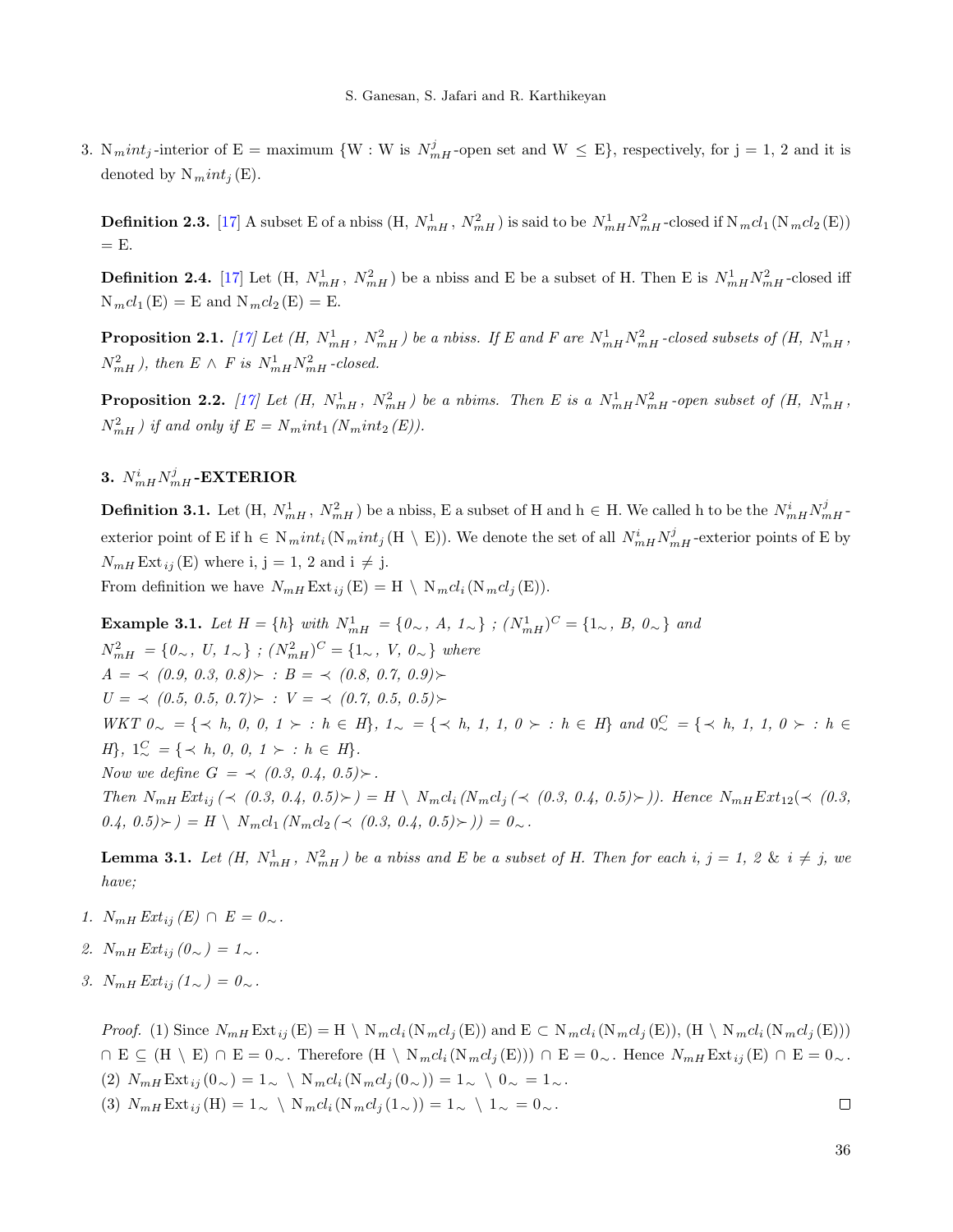**Theorem 3.1.** Let  $(H, N_{mH}^1, N_{mH}^2)$  be a nbiss and E, F be a subset of H. If  $E \subseteq F$ , then  $N_{mH} Ext_{ij}(F) \subseteq F$  $N_{mH} Ext_{ij}(E)$  where i,  $j = 1, 2 \& i \neq j$ .

*Proof.* Assume that  $(H, N_{mH}^1, N_{mH}^2)$  is a nbiss, E, F are subset of H and E  $\subseteq$  F. Thus  $N_mcl_i(N_mcl_j(E)) \subseteq$  $N_mcl_i(N_mcl_j(F))$  and  $H \setminus N_mcl_i(N_mcl_j(F)) \subseteq H \setminus N_mcl_i(N_mcl_j(E))$ . Hence  $N_{mX}Ext_{ij}(F) \subseteq N_{mH} Ext_{ij}(E)$ for each i,  $j = 1, 2$  and  $i \neq j$ .  $\Box$ 

**Theorem 3.2.** Let  $(H, N_{mH}^1, N_{mH}^2)$  be a nbiss and E a subset of H. Then for each i,  $j = 1$ , 2 and  $i \neq j$ , E is  $N_{mH}^i N_{mH}^j$ -closed if and only if  $N_{mH} E x t_{ij} (E) = H \setminus E$ .

*Proof.* (1)  $\Rightarrow$  (2) Let E be a subset of H. Assume that E is  $N_{mH}^i N_{mH}^j$ -closed. Thus  $E = mcl_i(N_mcl_j(E))$ . Therefore  $N_{mH} \text{Ext}_{ij} (E) = H \setminus mcl_i(N_mcl_j(E)) = H \setminus E$ .  $(2) \Rightarrow (1)$  Assume that  $N_{mH}$  Ext<sub>ij</sub> (E) = H \ E. Thus H \mcl<sub>i</sub> (N<sub>m</sub>cl<sub>j</sub>(E)) = H\ E. Consequently mcl<sub>i</sub> (N<sub>m</sub>cl<sub>j</sub>(E)) = E and E is  $N_{mH}^i N_{mH}^j$ -closed.  $\Box$ 

**Corollary 3.1.** Let  $(H, N_{mH}^1, N_{mH}^2)$  be a nbiss and E a subset of H. Then for each i,  $j = 1, 2 \& i \neq j$ , E is  $N_{mH}^i N_{mH}^j$ -open if and only if  $N_{mH}$  Ext<sub>ij</sub>  $(H \setminus E) = E$ .

*Proof.* (1)  $\Rightarrow$  (2) Let E be a subset of H. Assume that E is  $N_{mH}^i N_{mH}^j$ -open. Thus H \ E is  $N_{mH}^i N_{mH}^j$ -closed. Therefore  $N_{mH}$  Ext<sub>ij</sub> (H \ E) = H \ (H \ E) = E.  $(2) \Rightarrow (1)$  Assume that  $N_{mX}$  Ext  $_{ij}$  (H \ E) = E. Thus  $E = N_{mH}$  Ext  $_{ij}$  (H \ E) = H \mcl<sub>i</sub> (N<sub>m</sub>cl<sub>i</sub> (H\ E)) =  $N<sub>m</sub>int<sub>i</sub> (N<sub>m</sub>int<sub>j</sub> (E)).$  Hence E is  $N<sub>mH</sub><sup>i</sup>N<sub>mH</sub><sup>j</sup>$ -open.  $\Box$ 

**Theorem 3.3.** Let  $(H, N_{mH}^1, N_{mH}^2)$  be a nbiss and E be a subset of H. If E is  $N_{mH}^i N_{mH}^j$ -closed, then  $N_{mH} Ext_{ij} (H \setminus N_{mH} Ext_{ij} (E)) = N_{mH} Ext_{ij} (E)$ , where i, j = 1, 2 & i  $\neq$  j.

*Proof.* Assume that E is  $N_{mH}^i N_{mH}^j$ -closed. Thus  $N_{mH}$  Ext<sub>ij</sub> (E) = H \ E. Hence  $N_{mH}$  Ext<sub>ij</sub> (H \  $N_{mH}$  Ext<sub>ij</sub> (E))  $= N_{mH} \operatorname{Ext}_{ij}(\mathbf{H} \setminus (\mathbf{H} \setminus \mathbf{E})) = N_{mH} \operatorname{Ext}_{ij}(\mathbf{E}).$  $\Box$ 

**Theorem 3.4.** Let  $(H, N_{mH}^1, N_{mH}^2)$  be a nbiss and E, F be subsets of H. Then for each i,  $j = 1, 2 \& i \neq j$ , we have;

- 1.  $N_{mH} Ext_{ij}(E) \cup N_{mH} Ext_{ij}(F) \subseteq N_{mH} Ext_{ij}(E \cap F)$ .
- <span id="page-2-0"></span>2. If E and F are  $N_{mH}^{i} N_{mH}^{j}$ -closed, then  $N_{mH} Ext_{ij}(E) \cup N_{mH} Ext_{ij}(F) = N_{mH} Ext_{ij}(E \cap F)$ .

*Proof.* Assume that  $(H, N_{mH}^1, N_{mH}^2)$  is a nbiss, E and F are subsets of H. (1). Since E ∩ F  $\subseteq$  E and E ∩ F  $\subseteq$  F, we have  $N_{mH}$  Ext<sub>ij</sub> (E)  $\subseteq$   $N_{mH}$  Ext<sub>ij</sub> (E  $\cap$  F) and  $N_{mH}$  Ext<sub>ij</sub> (F)  $\subseteq$   $N_{mH}$  Ext<sub>ij</sub> (E  $\cap$  F). It follows that  $N_{mH} \text{Ext}_{ij}(\text{E}) \cup N_{mH} \text{Ext}_{ij}(\text{F}) \subseteq N_{mH} \text{Ext}_{ij}(\text{E} \cap \text{F}).$ 

(2). Assume that E and F are  $N_{mH}^i N_{mH}^j$ -closed. Then E  $\cap$  F is  $N_{mH}^i N_{mH}^j$ -closed. Thus  $N_{mH}$  Ext<sub>ij</sub> (E  $\cap$  F)  $=$  H \ (E  $\cap$  F) = (H \ E) ∪ (H \ F) =  $N_{mH}$  Ext ij (E) ∪  $N_{mH}$  Ext ij (F).  $\Box$ 

**Theorem 3.5.** Let  $(H, N_{mH}^1, N_{mH}^2)$  be a nbiss and E, F be subsets of H. Then for each i,  $j = 1, 2 \& i \neq j$ , we have;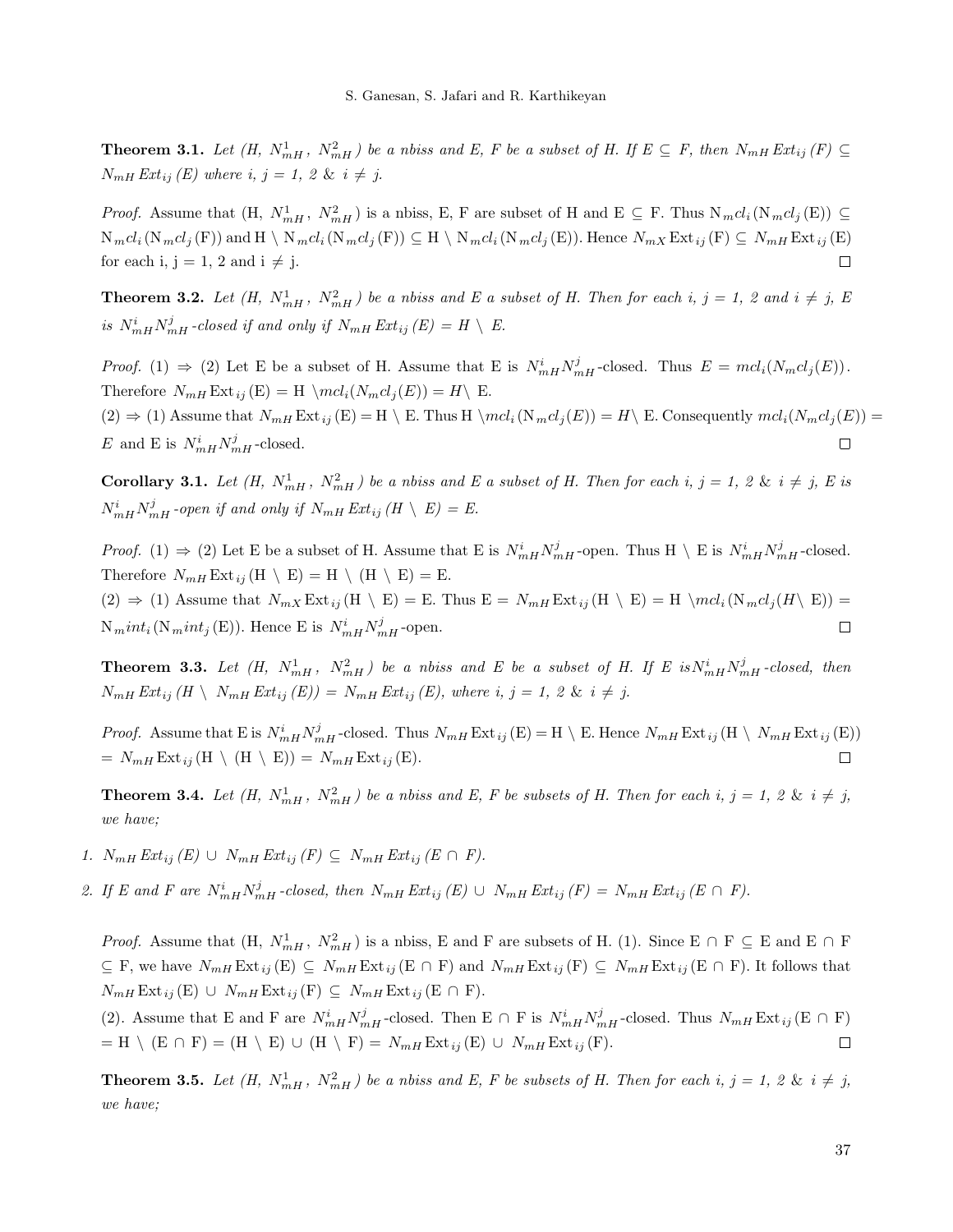- 1.  $N_{mH} Ext_{ij} (E \cup F) \subseteq N_{mH} Ext_{ij} (E) \cap N_{mH} Ext_{ij} (F).$
- 2. If E and F are  $N_{mH}^i N_{mH}^j$ -open, then  $N_{mH} Ext_{ij} (E \cup F) = N_{mH} Ext_{ij} (E) \cap N_{mH} Ext_{ij} (F)$ .

*Proof.* Assume that  $(H, N_{mH}^1, N_{mH}^2)$  is a nbiss, E and F are subsets of H. (1). Since  $E \subseteq E \cup F$  and  $F \subseteq E$  $\cup$  F, we have  $N_{mH}$  Ext<sub>ij</sub> (E  $\cup$  F)  $\subseteq$   $N_{mH}$  Ext<sub>ij</sub> (E) and  $N_{mH}$  Ext<sub>ij</sub> (E  $\cup$  F)  $\subseteq$   $N_{mH}$  Ext<sub>ij</sub> (F). It follows that  $N_{mH} \text{Ext}_{ij} (\text{E} \cup \text{F}) \subseteq N_{mH} \text{Ext}_{ij} (\text{E}) \cap N_{mH} \text{Ext}_{ij} (\text{F}).$ 

(2). Assume that E and F are  $N_{mH}^i N_{mH}^j$ -open. Then E  $\cup$  F is  $N_{mH}^i N_{mH}^j$ -open. It follows that H  $\setminus$  E, H  $\setminus$  F and H \ (E ∪ F) are  $N_{mH}^i N_{mH}^j$ -closed. Thus by Theorem [3.4\(](#page-2-0)2), we have  $N_{mH}$  Ext  $_{ij}$  (H \ E) ∪  $N_{mH}$  Ext  $_{ij}$  (H  $\langle F \rangle = N_{mH} \text{Ext}_{ij}((H \setminus E) \cap (H \setminus F)) = N_{mH} \text{Ext}_{ij}(H \setminus (E \cup F)) = E \cup F.$  $\Box$ 

## Conclusion

We presented several new notions and related properties by utilizing the concept of exterior set in nbiss.

### Acknowledgment

We thank to referees for giving their useful suggestions and help to improve this paper.

### References

- <span id="page-3-2"></span>[1] M. Abdel-Basset, A. Gamal, L. H. Son and F. Smarandache, A bipolar neutrosophic multi criteria decision Making frame work for professional selection. Appl. Sci, (2020), 10, (1202), 1-22.
- [2] M. Abdel-Basset, R. Mohamed, A. E. N. H. Zaied, A. Gamal and F. Smarandache, Solving the supply chain problem using the best-worst method based on a novel plithogenic model. In Optimization Theory Based on Neutrosophic and Plithogenic Sets, (2020), (pp. 1-19). Academic Press.
- <span id="page-3-3"></span>[3] I. Arokiarani, R. Dhavaseelan, S. Jafari and M. Parimala1, On some new notions and functions in neutrosophic topollogical spaces, Neutrosophic Sets and Systems, (2017), 16, 16-19.
- <span id="page-3-0"></span>[4] K. T. Atanassov, Intuitionstic fuzzy sets. Fuzzy sets and systems, (1986), 20, 87-96.
- <span id="page-3-4"></span>[5] M. Caldas, R. Dhavaseelan, M. Ganster and S. Jafari, Neutrosophic resolvable and neutrosophic irresolvable spaces, New Trends in Neutrosophic Theory and Applications. Volume II, (2018), 328-336.
- <span id="page-3-1"></span>[6] D. Coker, A note on intuitionistic sets and intuitionistic points, Turkish Journal of Mathematics, 20(3),(1996), 343-351.
- <span id="page-3-5"></span>[7] R. Dhavaseelan and S. Jafari, Generalized neutrosophic closed sets, New Trends in Neutrosophic Theory and Applications. Volume II, (2018), 245-258
- [8] R. Dhavaseelan, M. Ganster, S. Jafari and M. Parimala, On neutrosophic α-supra open sets and neutrosophic  $\alpha$ -supra continuous functions, New Trends in Neutrosophic Theory and Applications. Volume II, (2018), 273-282
- [9] R. Dhavaseelan, S. Jafari, C.  $\tilde{O}zel$  and M. A. Al-Shumrani, Generalized neutrosophic contra-continuity, New Trends in Neutrosophic Theory and Applications. Volume II, (2018), 283-298
- [10] R.Dhavaseelan, S. Jafari, R. M. Latif and F. Smarandache, Neutrosophic rare α-continuity, New Trends in Neutrosophic Theory and Applications. Volume II, (2018), 337-345
- [11] R. Dhavaseelan1, S. Jafari, N. Rajesh, F. Smarandache, Neutrosophic semi-continuous multifunctions, New Trends in Neutrosophic Theory and Applications. Volume II, (2018), 346-355
- [12] S. Ganesan and F. Smarandache, Some new classes of neutrosophic minimal open sets, Asia Mathematika, 5(1), (2021), 103-112. doi.org/10.5281/zenodo.4724804.